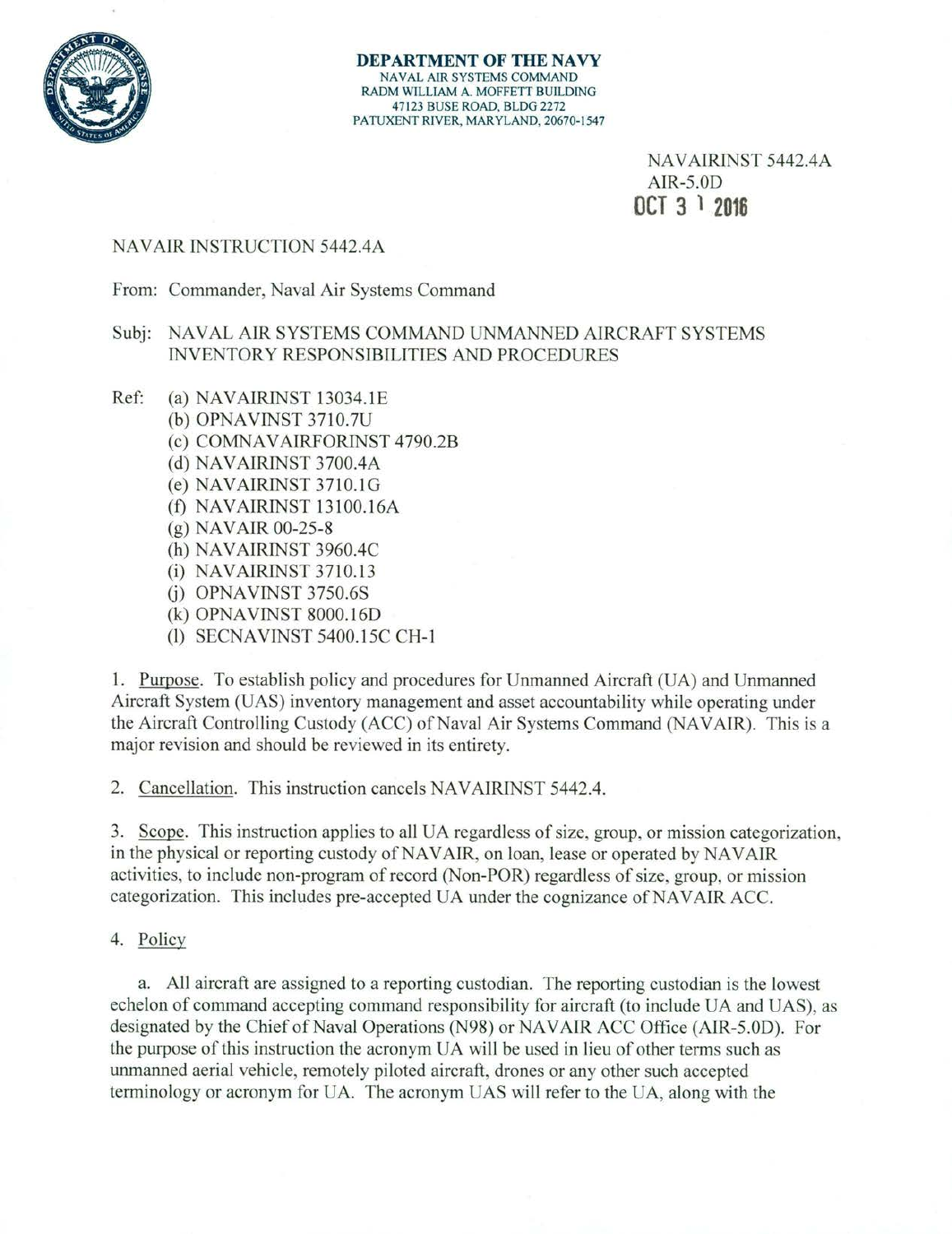equipment necessary to operate it, including the Ground Control Station (GCS), Mission Control Station (MCS), Networks, and ancillary equipment directly contributing to aircraft operation.

Reporting requirements for this instruction are limited to UA in NAVAIR inventory to include all UA assigned to NAVAIR ACC, Non-POR UA, and pre-accepted UA supporting United States Navy (USN) Public Aircraft Operation (PAO) requirements. UA that are operated as civil aircraft, or fall under the airworthiness authority of another agency, service or government, are exempt from the reporting requirements of this instruction. NAVAIR inventory tracking commences when UA transition from the contractor facility for flight testing purposes.

Range Safety Officers, Test and Evaluation Coordination Team members, and Project Engineers that support non-USN UAS PAO operations and leverage usage of NAVAIR Ranges, facilities, and personnel, will clearly understand the agencies responsible for airworthiness of these UA or UAS operating on their facilities.

USN policies related to management of aviation operations, safety, maintenance, and inventory are found in references (a) through (1).

POR Group 3 thru 5 UA are maintained per reference (c) and tracked via the Decision Knowledge Programming for Logistics Analysis and Technical Evaluation (DECKPLATE) Aircraft Inventory Readiness Reporting System (AIRRS). UA procured by the USN for other U.S. Government agencies or for foreign military sales do not enter the USN or U.S. Marine Corps inventory, however the ACC needs to understand liabilities when NAVAIR personnel or facilities are used to support the operation of these aircraft. The original delivery date for Group 3 thru 5 UA will be the acceptance date regardless of who accepted the UA for the government. This date will normally coincide with the final DD Form 250 Final Material Inspection and Receiving Report, or DD Form 1149 Requisition and Invoice Shipping Document, signature date.

UA not tracked in DECKPLATE AIRRS or Catalog Ordering Logistics Tracking System (COLTS), and or all Group I and II Non-POR UAS, the Small UAS Manager (SUASMAN) will be used to meet NAVAIR asset accountability requirements. In addition, SUASMAN may be used to track and record operator training and be used as an electronic record logbook. Other SUASMAN functions (include technical directives, configuration management, and airspace management tracking) may be used but are not mandatory.

#### 5. Responsibilities

a. AIR-5.0D will:

(I) Execute inventory management and asset accountability for all UA assets under NAVAIR authority;

(2) Coordinate acceptance and delivery of all new production UA and UAS with Office of the N98. respective Program Manager, AIR (PMA), Defense Contract Management Agency (DCMA), and Commander, Naval Air Force's Class Desk;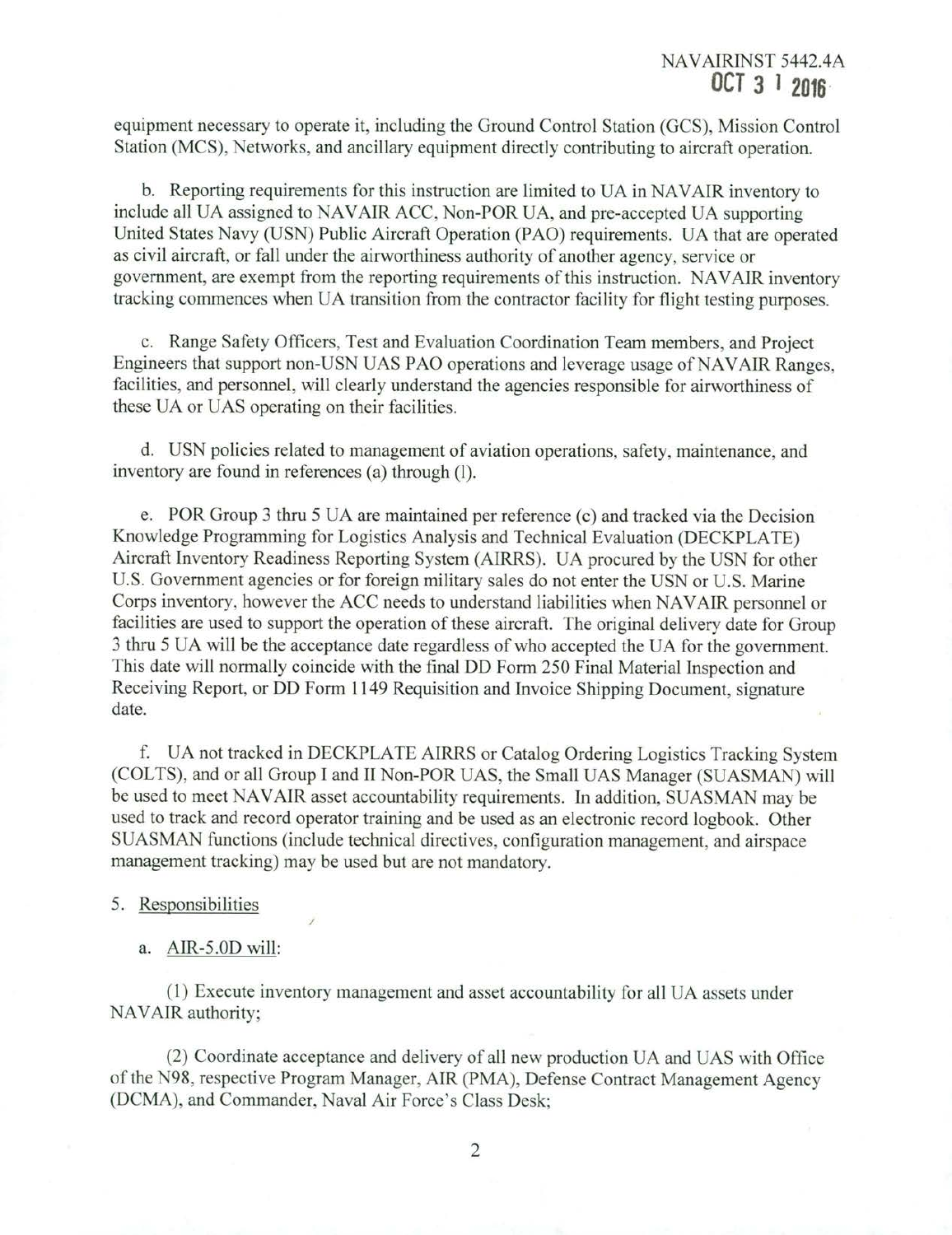# NAVAIRINST 5442.4A

# **OCT 3 <sup>1</sup> <sup>2016</sup>**

Coordinate bureau number (BLJNO) assignment, validation and entry into DECKPLATE AIRRS for Groups 3 through *5.* Ensure UA not entered into DECKPLATE AIRRS (Groups I and 2) have a unique identifier to facilitate inventory tracking and accountability in SUASMAN;

Provide asset accountability and manage total UA inventory, to include UA movement between reporting custodians via Aircraft Transfer Orders; UA transfer inspection requirements; UA temporary loan to other reporting custodians; and strike authorizations;

Support continuing airworthiness, to include maintenance, safety and operational authorization, and safe for flight assessments per references (b) through (e);

Establish and monitor the Navy Marine Corps Intranet group address: "NAVAIR ACC INVENTORY TEAM@NAVY.MIL" for collecting reports, data, and questions via email; and,

(7) Provide training to the reporting custodian SUASMAN point of contact for management of the system.

b. Procuring Activity (Program Manager or Non-POR Activity) will:

Ensure compliance with enclosure (2) of reference (1), which assigns COMNAVAIR acquisition cognizance for aircraft and subsystems, to include UAS. Reporting Custodians, operational commanders, and government civilian personnel seeking to acquire UA are responsible for ensuring compliance with applicable USN acquisition policies and regulations prior to UA (or like product) procurement. All NAVAIR personnel are reminded to not enter into contracts, or otherwise procure, UA capabilities without COMNAVAIR authorization;

Request BIJNO assignment for Groups 3 through *5* UA from AIR-5.01) via email (NAVAIR ACC INVENTORY TEAM@NAVY.MIL). At a minimum, include the procurement funding fiscal year; official UA designation; contract number; quantity; service branch; and a brief program or requirements description. For Groups 1 and 2 UA submit unique identifier to AIR-5.0D via email (NAVAIR ACC INVENTORY TEAM@NAVY.MIL);

Request Mission Design Series and Popular Name for newly acquired UA per reference (f);

Request UA and Engine Type Equipment Code per reference (g), for Group 3 thru *5*  UA; and,

(5) Provide AIR-5.0D via email (NAVAIR ACC INVENTORY TEAM@NAVY.MIL) with a contract delivery and distribution schedule for all new production UA and UAS acquisitions to include DCMA, PMA, and contractor point of contact, Type/Model/Series (T/M/S), BLTNO, serial number (SERNO), sequence and construction, contract DD Form *250*  date, planned delivery date, ACC, and reporting custodian.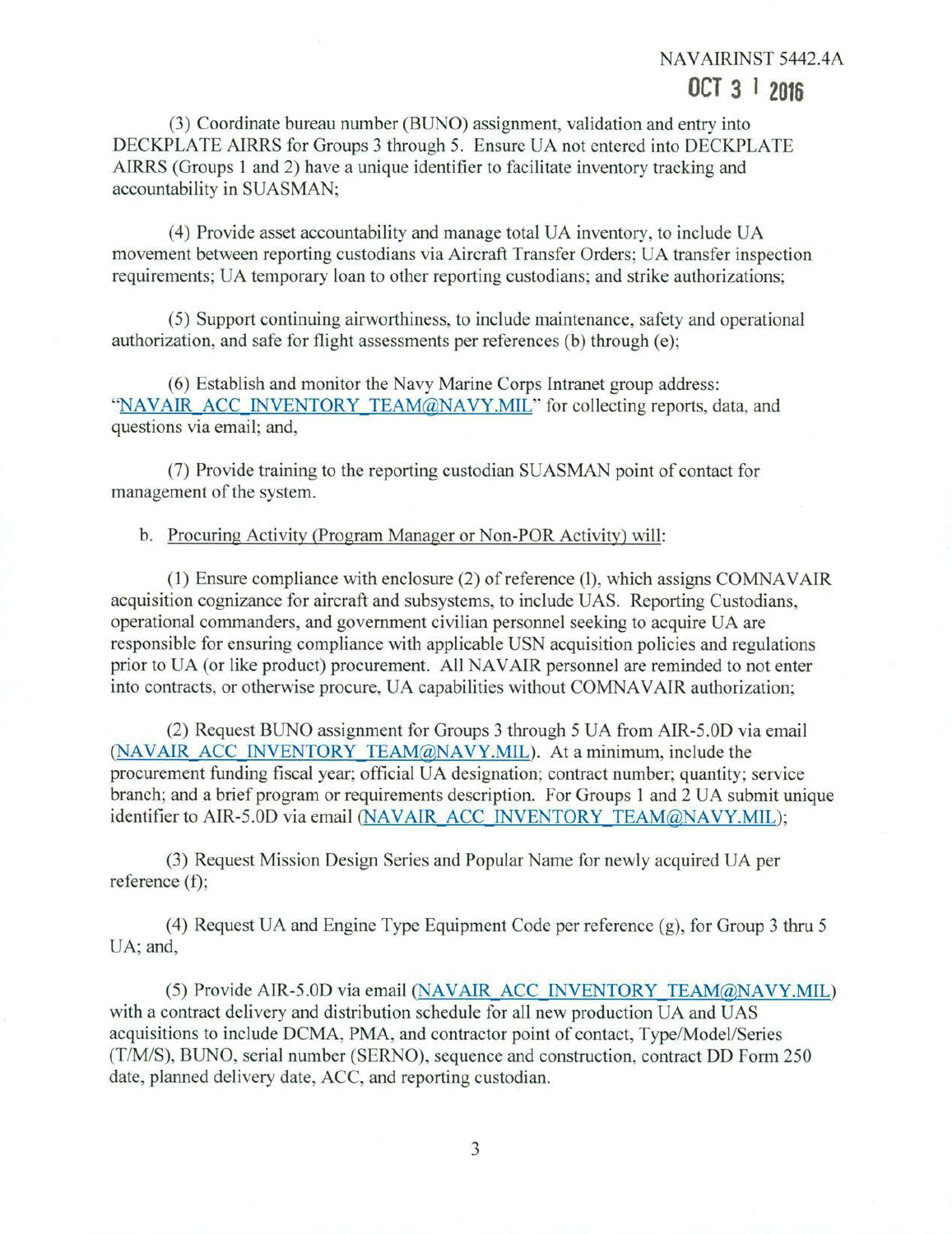#### c. Reporting Custodians will:

(1) Designate in writing a SUASMAN point of contact for reporting custodian operating a UAS that is not tracked in DECKPLATE AIRRS or COLTS. Designation will be signed by the commanding officer or equivalent;

(2) Provide AIR-5.0D via email (NAVAIR ACC INVENTORY TEAM@NAVY.MIL) a copy of the DD Form 1149, or DD Form 250, which can be found in the Wide Area Workflow; or a commercial bill-of-sale (newly acquired UA). Copies are required for all UA, whether new production, pre-accepted, received from another ACC, or received from another Government agency. If the documents or logbook entries are not available, the UA data plate may be used to document original acceptance;

(3) Provide AIR-5.0D upon strike authorization receipt, the required disposition documentation, DD Form 1348 Material Release Document or DD Form 1149 for all UA or UAS, via email (NAVAIR ACC INVENTORY TEAM@NAVY.MIL);

(4) Report UA acceptance;

(a) Group 3 thru 5 new production UA are reported using DECKPLATE AIRRS.

(b) Group 1 and 2 or Non-POR UA not in DECKPLATE AIRRS, the reporting custodian will notify AIR-5.OD via email (NAVAIR ACC INVENTORY TEAM@NAVY.MIL), of inventory changes to include: Unit Name, Type and or T/M/S, Manufacturer, BUNO or SERNO, Action Code, Status, Location, and remarks. For UA that do not have a model designation, report the UA commercial name (e.g., Neptune, Silver Fox, Dakota, etc.).

(5) Report inventory changes (realized from purchase, sale, loan, transfer, loss, or damage) for all UA, regardless of circumstances, as they occur; and,

(a) Report Group 3 thru 5 inventory changes using Optimized Organizational Maintenance Activity (OOMA) or DECKPLATE AIRRS when OOMA is unavailable. GCS, MCS, Networks, and ancillary equipment will not be reported individually.

(b) Report Group 1 and 2 using SUASMAN. GCS, MCS, Networks, and ancillary equipment will not be reported individually.

(6) Ensure all UA Operators, to include non-squadron personnel supporting Non-POR UA, are subject and compliant to references (a) through (I).

Records Management. Records created as a result of this instruction, regardless of media and format, will be managed per SECNAV Manual 5210.1 of January 2012.

7. Review. Per OPNAVINST 5215.17A, AIR-5.0D will review this instruction annually on the anniversary of its effective date to ensure applicability, currency, and consistency with Federal,

**11**